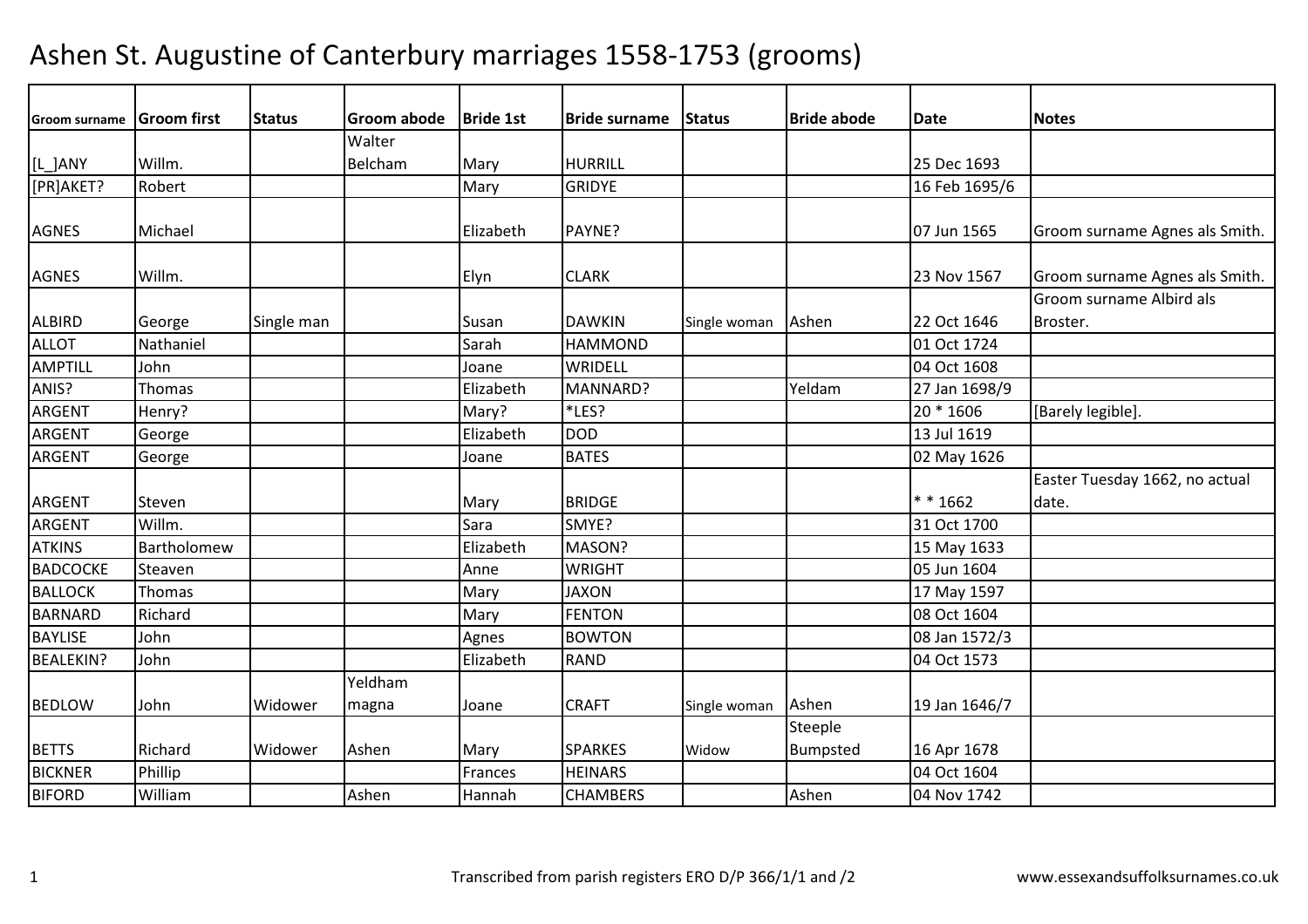| <b>Groom surname</b> | <b>Groom</b> first | <b>Status</b> | Groom abode        | <b>Bride 1st</b> | <b>Bride surname</b> | <b>Status</b> | <b>Bride abode</b>          | <b>Date</b>   | <b>Notes</b>                     |
|----------------------|--------------------|---------------|--------------------|------------------|----------------------|---------------|-----------------------------|---------------|----------------------------------|
|                      |                    |               |                    |                  |                      |               |                             |               | Groom is Birde als Wilshere. No  |
| <b>BIRDE</b>         | Leonard            |               |                    |                  |                      |               |                             | 05 May 1558   | wife given.                      |
| BORNE?               | Willm.?            |               |                    | Din*             | STIMSON?             |               |                             | $* * 1604$    | [Barely legible].                |
|                      |                    |               |                    |                  |                      |               |                             |               | Groom surname Bornes als         |
| <b>BORNES</b>        | Hughe              |               |                    | Anne             | <b>WRAG</b>          |               |                             | 15 Sep 1566   | Coper.                           |
| <b>BOWRAM</b>        | Steven             |               |                    | Margaret         | CANGE?               |               |                             | 28 Sep 1572   |                                  |
| BOY*                 | Willm.             |               |                    | Elizabeth        | ANNIS?               |               |                             | 27 Nov 1628   |                                  |
|                      |                    |               | <b>Belchamp St</b> |                  |                      |               |                             |               |                                  |
| <b>BREWER</b>        | Cornelius          | Single man    | Paul               | Prudence         | <b>RICH</b>          | Single woman  | Ashen                       | 14 Jan 1678/9 |                                  |
|                      |                    |               |                    |                  |                      |               |                             |               | [Halstead?] [Bride's surname may |
| <b>BRIDGE</b>        | Sammuel            | Single man    | Ashen              | Sarah            | <b>RUFFLE?</b>       |               | Hasd gise?                  | 06 Sep 1678   | be Ruffle].                      |
|                      |                    |               |                    |                  |                      |               |                             |               | Groom surname Albird als         |
| <b>BROSTER</b>       | George             | Single man    |                    | Susan            | <b>DAWKIN</b>        | Single woman  | Ashen                       | 22 Oct 1646   | Broster.                         |
|                      |                    |               | Hedingham          |                  |                      |               |                             |               |                                  |
| <b>BROWN</b>         | James              |               | Sible              | Ann              | <b>BRIDGES</b>       |               | Hedingham Sible 14 Jul 1720 |               |                                  |
| <b>BRUET</b>         | Bartholmew         |               |                    | Phillip          | <b>MARTEN</b>        |               |                             | 11 Apr 1559   |                                  |
| <b>BULL</b>          | Willm.             |               |                    | Elizabeth        | <b>BENNET</b>        |               |                             | 20 May 1588   |                                  |
| <b>BURRELL</b>       | Christopher        |               |                    | Martha           | <b>BLACKERBY</b>     |               |                             | 13 Sep 1627   |                                  |
| <b>BUSTE</b>         | John?              |               |                    | <b>Bridget</b>   | <b>JACSON</b>        |               |                             | 12 Oct 1614   |                                  |
| <b>BYFORD</b>        | Willm.             |               |                    | Sarah            | <b>PLAIL</b>         |               |                             | 04 Oct 1726   | Banns.                           |
| <b>BYFORD</b>        | Stephen            |               | Ashen              | Elizabeth        | <b>BUD</b>           |               | Ashen                       | 06 Nov 1733   |                                  |
| <b>CHAMBERS</b>      | Henry              |               |                    | Hannah           | <b>WRIGHT</b>        |               |                             | 10 Jun 1728   | Banns.                           |
|                      |                    |               |                    |                  |                      |               |                             |               |                                  |
| <b>CHANSFIELD</b>    | Joseph             |               | Great Yeldham      | Mary             | <b>OGLE</b>          |               | Ashen                       | 09 Oct 1743   |                                  |
| <b>CHAPMAN</b>       | John               |               | Hundon             | Ann              | PORIT?               |               | Hundon                      | 12 Apr 1719   |                                  |
| CHAPMAN              | Samuel             |               |                    | Margaret         | <b>DAYNES</b>        |               | Hundon                      | 30 Sep 1731   | Banns.                           |
|                      |                    |               |                    |                  |                      |               |                             |               |                                  |
| <b>CLARK</b>         | Ambrose            |               |                    | Parnell          | WILSHERE?            |               |                             | 21 Apr 1575   | [Bride surname maybe Wilshere].  |
| <b>CLARK</b>         | Daniel             |               |                    | Amy              | <b>MILLER</b>        | Widow         |                             | 14 Jan 1634/5 |                                  |
| <b>CLARK</b>         | Wm?                | Widower       | $S^*$              | Mary             | SEETON?              | Single woman  | Ashen                       | * Mar 1672/3  |                                  |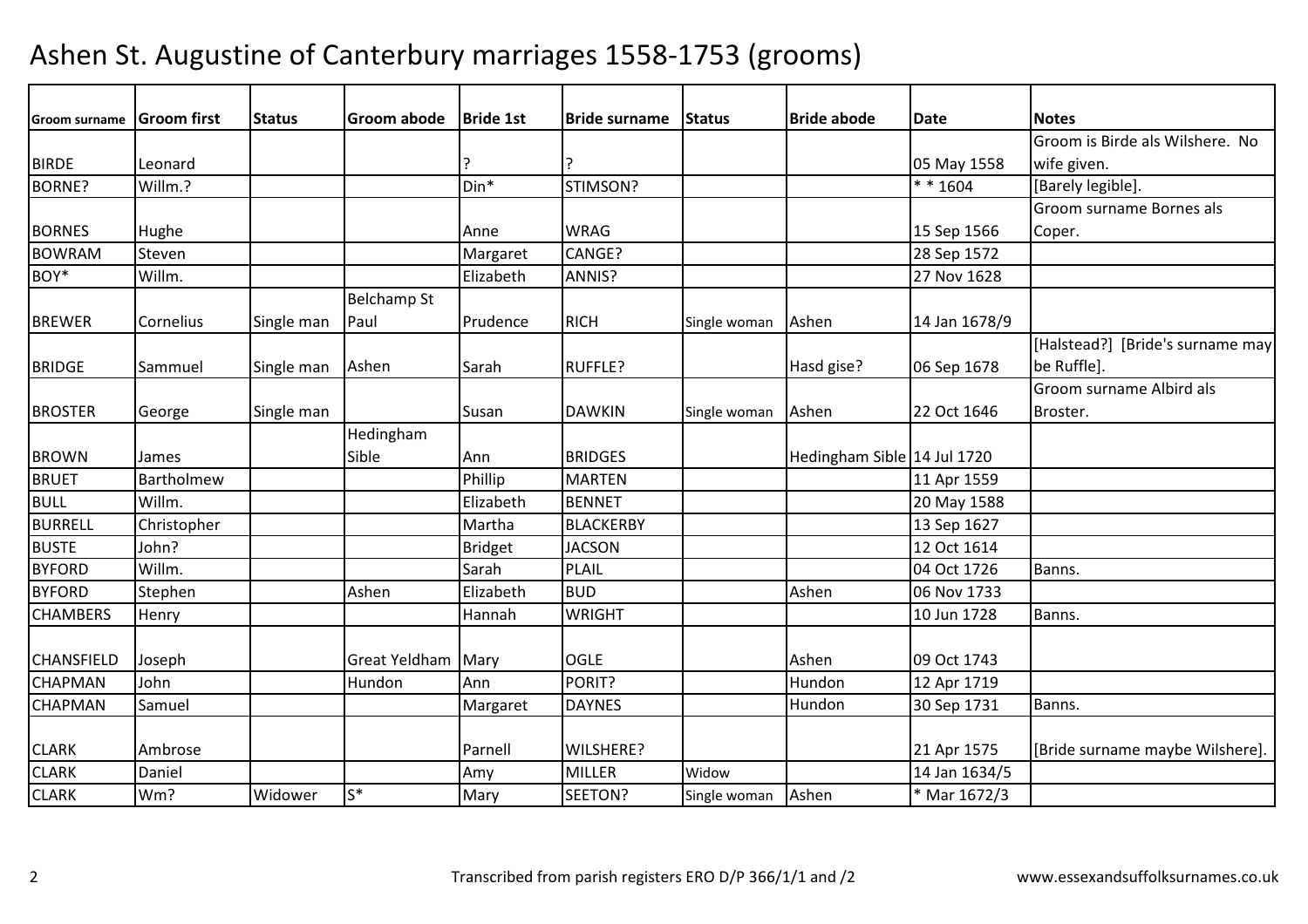| <b>Groom surname</b> | <b>Groom first</b> | <b>Status</b> | <b>Groom abode</b> | <b>Bride 1st</b> | <b>Bride surname</b> | Status       | <b>Bride abode</b> | Date          | <b>Notes</b>                                                                              |
|----------------------|--------------------|---------------|--------------------|------------------|----------------------|--------------|--------------------|---------------|-------------------------------------------------------------------------------------------|
|                      |                    |               |                    |                  |                      |              |                    |               |                                                                                           |
| <b>CLARK</b>         | William            |               |                    | Ann              | <b>LYNES</b>         |              |                    | 13 Nov 1724   | Two entries of this, 2nd has Lines.                                                       |
| <b>CLARKE</b>        | Jerome             |               |                    | Parnell          | *EL                  |              |                    | 03 Jun 1577   | [Day doubtful].                                                                           |
| <b>CLAYDON</b>       | Bennet             |               |                    | <b>AlICE</b>     | <b>CUSONS</b>        |              |                    | 28 Oct 1576   |                                                                                           |
|                      |                    |               |                    |                  |                      |              |                    |               | Bride surname is Agnes als Smith.                                                         |
| <b>COE</b>           | John               |               |                    | Agnes            | <b>AGNES</b>         |              |                    | 25 Aug 1558   |                                                                                           |
|                      |                    |               |                    |                  |                      |              |                    |               | Bride surname is Agnes als Smith.                                                         |
| <b>COE</b>           | John               |               |                    | Agnes            | <b>SMITH</b>         |              |                    | 25 Aug 1558   |                                                                                           |
| <b>COLES</b>         | George             |               |                    | Alice            | <b>DEEK</b>          | Widow        |                    | 19 Oct 1568   |                                                                                           |
| <b>COOK</b>          | Laurence           | Single man    | Kitton             | Mary             | SHELLINGHAM          | Single woman |                    | 14 Aug 1715   |                                                                                           |
|                      |                    |               |                    |                  |                      |              |                    |               | Groom surname Bornes als                                                                  |
| <b>COPER</b>         | Hughe              |               |                    | Anne             | <b>WRAG</b>          |              |                    | 15 Sep 1566   | Coper.                                                                                    |
| <b>CRUCIFIX</b>      | Robert             |               |                    | Susan            | <b>BURBENT?</b>      |              |                    | 19 May 1692   |                                                                                           |
| <b>CUTLER</b>        | John               |               | Gestingthorp       | Mary             | <b>WRIGHT</b>        |              | Ashen              | 05 May 1741   |                                                                                           |
| <b>DAUKIN</b>        | Richard            |               |                    | Elizabeth        | <b>COFFIN</b>        |              |                    | $* * 1641$    | No date given. 'Contracted in<br>Ashen Church but not according<br>to Church of England'. |
| <b>DAY</b>           | John               | Single man    |                    | Elizabeth        | COALLS?              | Single woman |                    | 14 Oct 1708   |                                                                                           |
| <b>DICKENSON</b>     | John               |               |                    | Dority           | <b>DENHAM</b>        |              |                    | 08 Nov 1573   |                                                                                           |
| <b>DIKES</b>         | William            | Widower       | Ashen              | Alice            | <b>KEMP</b>          | Single woman | Ashen              | 15 Jan 1677/8 |                                                                                           |
| <b>DIXIE</b>         | John               |               |                    | Anne             | <b>LEPER</b>         |              |                    | 21 Jan 1562/3 |                                                                                           |
| <b>DOBBITO</b>       | Robert             |               | Hundon             | Sarah            | <b>BORLY</b>         |              | Hundon             | 20 Jul 1730   | Banns.                                                                                    |
| <b>ELY</b>           | John               |               |                    | Mary             | <b>JAY</b>           |              |                    | 10 Apr 1727   | Lic.                                                                                      |
| <b>FAIRCLO*H</b>     | Samuell            |               |                    | Susan            | <b>BLACKARBY</b>     |              |                    | 28 Sep 1620   |                                                                                           |
| <b>FENTON</b>        | Edmund             |               |                    | Mary             | <b>EDWARDES</b>      |              |                    | 22 Apr 1599   |                                                                                           |
| <b>FENTON</b>        | Thomas             |               |                    | Francis          | <b>BARTON</b>        |              |                    | * Sep 1599    | No day given.                                                                             |
| <b>FINCH</b>         | John               |               |                    | Mirable?         | <b>STUBBIN</b>       |              |                    | 26 Nov 1629   |                                                                                           |
|                      |                    |               | Sibyl              |                  |                      |              | Castle             |               |                                                                                           |
| <b>FINCH</b>         | Joseph             |               | Henningham         |                  | <b>KING</b>          |              | Henningham         | 11 Nov 1741   | Bride's forename not given.                                                               |
| <b>FRENCH?</b>       | John               |               |                    | Margaret         | <b>FENTON</b>        |              |                    | * Jun 1605    | Mr.                                                                                       |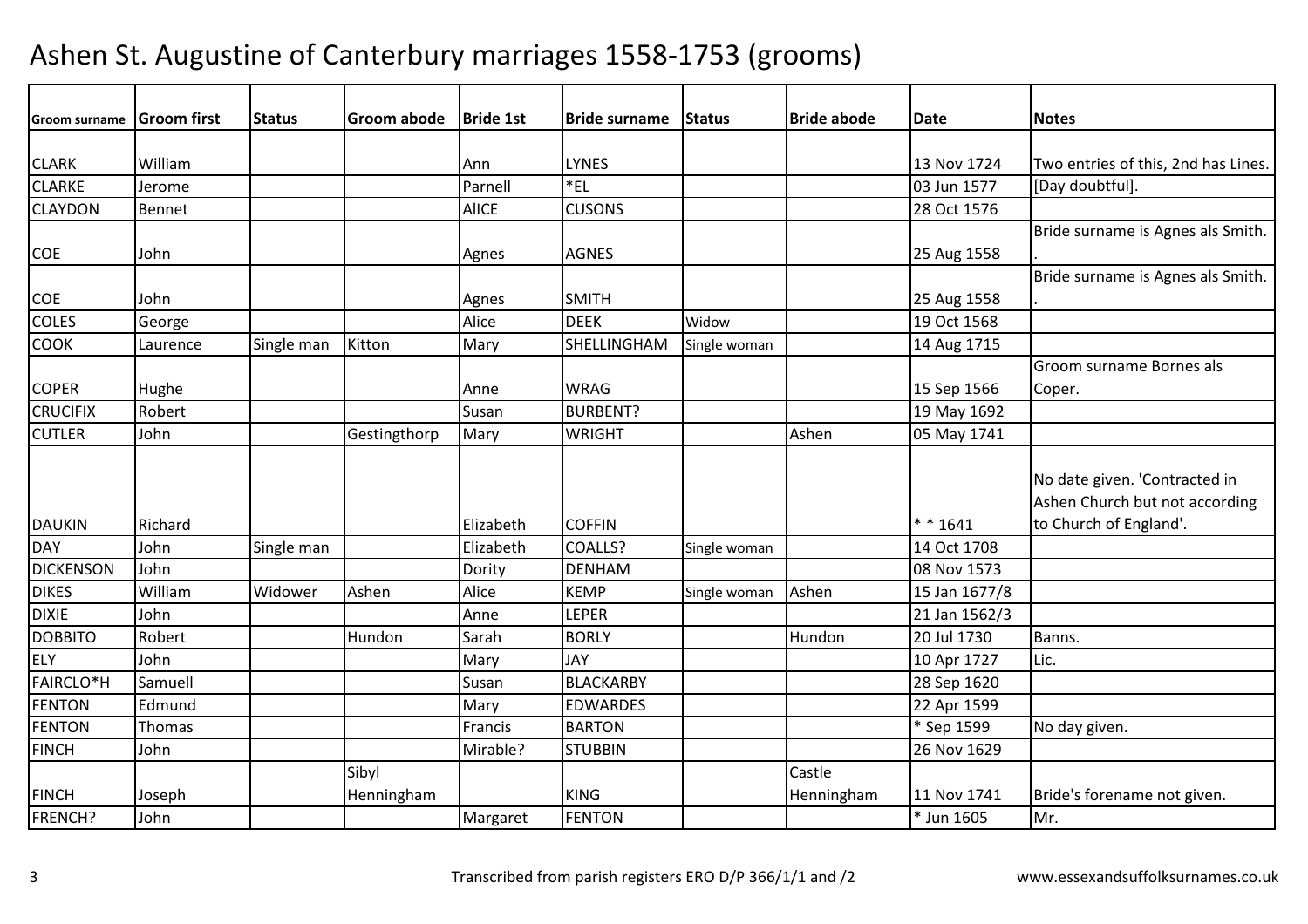| Groom surname   | <b>Groom</b> first | <b>Status</b> | <b>Groom abode</b> | <b>Bride 1st</b> | <b>Bride surname</b> | Status       | <b>Bride abode</b> | <b>Date</b>   | <b>Notes</b>                |
|-----------------|--------------------|---------------|--------------------|------------------|----------------------|--------------|--------------------|---------------|-----------------------------|
| <b>GERVASE</b>  | Thomas             |               |                    | Susan            | <b>GRIDLEY</b>       |              |                    | * Mar 1608/9  |                             |
| <b>GOLDEN</b>   | John               |               |                    | Judith           | <b>HALLS</b>         |              |                    | 21 May 1727   | Banns.                      |
| <b>GOLDEN</b>   | Jeremiah           |               |                    | Sarah            | ARGENT               |              |                    | 13 Jul 1727   | Banns.                      |
| <b>GOLDING</b>  | Henry              |               |                    | Alice            | <b>RAND</b>          |              |                    | 18 Oct 1569   | Gentleman.                  |
| <b>GOLDING</b>  | Thomas             | Single man    | Ashen              | Mary             | <b>EVERARD</b>       | Single woman | Cavendish          | 04 Sep 1673   |                             |
| <b>GOLDING</b>  | Roger              | Single man    |                    | Hannai           | <b>HALL</b>          | Widow        |                    | 15 Mar 1688/9 |                             |
| <b>GOLDING</b>  | Johon              | Single man    | Ashen              | Susanne          | <b>BUTCHER</b>       | Single woman | Ashen              | 09 Oct 1711   |                             |
| <b>GOLDING</b>  | Jeremiah           |               |                    | Sara             | <b>CORNER?</b>       |              |                    | 09 Sep 1722   | Record hidden by SEAX logo. |
| <b>GOLDING</b>  | Jeremiah           | Widower       | Ashen              | Sarah            | <b>WADE</b>          | Widow        | Ashen              | 18 Sep 1739   |                             |
| <b>GOLDING</b>  | John               |               |                    | Elizabeth        | <b>CATLING</b>       |              |                    | 25 Jan 1753   |                             |
| GOODIFFE?       | Edmond             |               |                    | Elizabeth        | <b>FENTON</b>        |              |                    | 20 Jun 1603   |                             |
| <b>GOULDING</b> | Thomas             |               |                    | Martha           | <b>WAKERING</b>      |              |                    | 11 Jun 1722   |                             |
| <b>GRIDLEY</b>  | Thomas             |               |                    | Elizabeth        | <b>CLARKE</b>        |              |                    | 20 Oct 1608   |                             |
| <b>HALLS</b>    | Thomas             |               |                    | Hannah           | <b>WALFORD</b>       |              |                    | 26 Jun 1666   |                             |
| <b>HARDY</b>    | Issac              | Single man    | Ashen              | Rose             | *OTT                 | Single woman | Ashen              | 09 Jun 1678   | [Possibly Mott]             |
| <b>HARDY</b>    | Isaak              | Single man    |                    | Mary             | <b>RANSOM</b>        | Single woman |                    | $* * 1711$    | No date given.              |
| <b>HARDY</b>    | Isaak              |               | Ashen              | Ann              | <b>CHAPMAN</b>       |              | Ashen              | 25 Oct 1747   |                             |
| <b>HAWKINS</b>  | Edward             |               |                    | Elizabeth        | BAT*RD               |              |                    | 28 Oct 1584   |                             |
| <b>HECKSON</b>  | George             |               | Hundon             | Elizabeth        | <b>HOW</b>           |              | Hundon             | 20 Sep 1730   |                             |
| <b>HEWES</b>    | Willm.             |               |                    | Joane            | <b>GREENE</b>        |              |                    | 13 Apr 1596   |                             |
| <b>HEWES</b>    | Willm.             |               |                    | Anne             | <b>GROOME</b>        |              |                    | 25 Apr 1603   |                             |
| <b>HILLS</b>    | Jeremiah           |               |                    | Elizabeth        | <b>COOTE</b>         |              |                    | 12 Feb 1683/4 |                             |
| <b>HOLDING</b>  | William            |               | Ashen              | Mary             | <b>DEEKS</b>         |              | Ashen              | 15 Jun 1736   |                             |
|                 |                    |               |                    |                  |                      |              |                    |               |                             |
| <b>ILGER</b>    | Thomas             |               | Upper Yeldham Jane |                  | <b>POOLE</b>         |              | Ashen              | 29 Jun 1736   |                             |
| <b>JARVAIS</b>  | Andrew             |               |                    | Jane             | STAY?                |              |                    | 10 Jun 1630   |                             |
| <b>JAXON</b>    | Symon              |               |                    | Elizabeth        | <b>SAMPSON</b>       | Widow        |                    | 15 Oct 1560   |                             |
| <b>JAXON</b>    | Richard            |               |                    | Alice            | <b>CHOTE</b>         |              |                    | 16 Oct 1561   |                             |
| <b>JAY</b>      | Stephen            |               | Ashen              | Sarah            | <b>COMES</b>         |              | Ashen              | 28 Sep 1738   |                             |
| <b>JEEPS</b>    | Willm.             |               |                    | Elizabeth        | <b>ROBINSON</b>      |              |                    | 29 May 1727   | Banns. [Deeks?]             |
| <b>JERVIS</b>   | John               |               |                    | Margaret         | HANCOCTES?           |              |                    | 11 Aug 1562   |                             |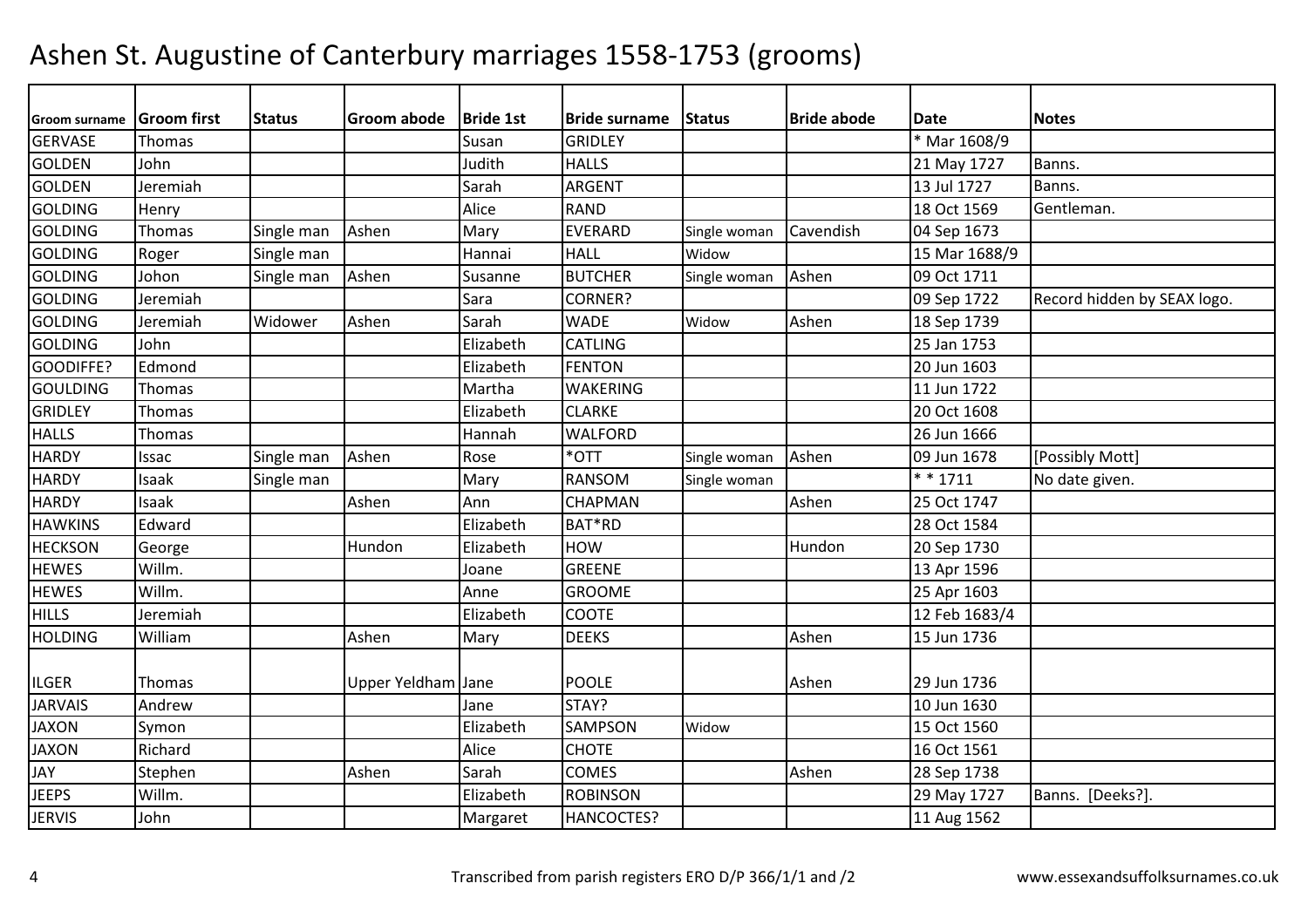| <b>Groom surname</b> | <b>Groom first</b> | <b>Status</b> | <b>Groom abode</b> | <b>Bride 1st</b> | <b>Bride surname</b> | <b>Status</b> | <b>Bride abode</b> | Date          | <b>Notes</b>   |
|----------------------|--------------------|---------------|--------------------|------------------|----------------------|---------------|--------------------|---------------|----------------|
| <b>JERVIS</b>        | Robt.              |               |                    | Joane            | *RASHE?              | Widow         |                    | 28 Jul 1600   |                |
| <b>JERVIS</b>        | Richard            |               |                    | Rose             | <b>BULLOCKE</b>      |               |                    | 29 May 1627   |                |
| <b>JOHNSON</b>       | Henry              |               |                    | Elennor?         | <b>BROWNE</b>        |               |                    | 20 Sep 1632   |                |
| <b>JOLLY</b>         | James              |               | Hundon             | Mary             | <b>MANFIELD</b>      |               | Hundon             | 01 Nov 1730   |                |
| <b>KEENE</b>         | Henry              | Single man    |                    | Dorothe          | <b>DREWRY</b>        | Single woman  |                    | 28 Sep 1647   |                |
| <b>KNIGHT</b>        | Willm.             |               |                    | Joan             | <b>ARGENT</b>        | Widow         |                    | 22 Jan 1634/5 |                |
| <b>KNIGHTS</b>       | William            | Widower       | Ashen              | Mary             | <b>JERVASE</b>       | Single woman  | Ashen              | 29 Sep 1664   |                |
|                      |                    |               |                    |                  |                      |               |                    |               |                |
| <b>LACY</b>          | James              | Single man    | Grinsted, Essex    | Philadelphe      | <b>GARGRAVE</b>      | Widow         | Ashen              | 19 May 1710   |                |
| LANKESTER            | Henry              |               |                    | Mary             | <b>PADGE</b>         |               |                    | 20 Sep 1609   |                |
| LATHAM               | Anthony            |               |                    | Helen            | *GINLES?             |               |                    | 26 Apr 1574   | Gent.          |
| <b>LAWRENCE</b>      | Nathaniell         |               |                    | Anne             | <b>WALFORD</b>       |               |                    | 19 Dec 1620   |                |
| LAYER                | Christopher        |               |                    | Susan            | <b>FREER</b>         |               |                    | 02 Nov 1647   | Gent.          |
|                      |                    |               |                    |                  |                      |               | Sibyl              |               |                |
| <b>LEACH</b>         | George             |               | Plymouth           | Anne             | <b>BROWNE</b>        |               | Heddingham         | 14 Jul 1746   |                |
| <b>LINES</b>         | John               |               |                    | Sarah            | <b>PAGE</b>          |               |                    | 31 May 1627   |                |
| LUSEY                | Thomas             | Single man    | Ovington           | Alice            | <b>REDHOUSE</b>      | Single woman  | Ashen              | 25 Feb 1646/7 |                |
| <b>MASCALL</b>       | Bartholmew         |               |                    | Margaret         | <b>GRENE</b>         | Widow         |                    | 22 Apr 1612   |                |
| <b>MAYES</b>         | Daniell            |               | Cambridge          | Mary             | <b>SMITH</b>         |               | Swofe?             | 03 Jul 1669   |                |
|                      |                    |               | Steeple            |                  |                      |               |                    |               |                |
| <b>MAYS</b>          | Henry              |               | <b>Bumsted</b>     | Elizabeth        | <b>BUTCHER</b>       |               | Ashen              | 05 Nov 1730   |                |
| <b>MERRILLS</b>      | Roger              |               |                    | Alice            | <b>GARROULDE</b>     |               |                    | 03 Oct 1571   |                |
| <b>MERRILLS</b>      | Roger              |               | Redswell           | Elizabeth        | <b>WADE</b>          |               | Redswell           | 23 Nov 1626   | [Ridgewell?].  |
| <b>MILLS</b>         | John Hills         |               | Hundon             | Elizabeth        | <b>HILLS</b>         |               | Hundon             | 23 Aug 1730   |                |
| <b>MILTSON</b>       | Thomas             | Single man    | <b>Stoke</b>       | Elizab.          | <b>HILLS</b>         | Single woman  | Ashen              | $* * 1711$    | No date given. |
| <b>MITSON</b>        | Thomas             |               |                    | Elizabeth        | <b>HILLS</b>         |               |                    | 03 Apr 1703   |                |
| <b>MUMFORD</b>       | Beniaman           |               | Clare              | Sarah            | <b>CLARKE</b>        |               |                    | 06 Nov 1718   |                |
| <b>MUMFORD</b>       | Jeffery            |               |                    | Mary             | <b>MARLTON</b>       |               |                    | 04 Oct 1722   |                |
| <b>NOBLE</b>         | William            | Single man    | Ashen              | Marrible         | <b>MALTON</b>        | Single woman  | Ashen              | 18 Aug 1711   |                |
| <b>NOBS</b>          | John               |               | Glamsford          | Elizab.          | <b>ARGENT</b>        |               | Ashen              | 02 Jul 1715   |                |
| <b>OGLES</b>         | Isaac              | Widower       | Pentlow            | Elizabeth        | <b>CLERKE</b>        | Single woman  | Ashen              | 11 Oct 1671   |                |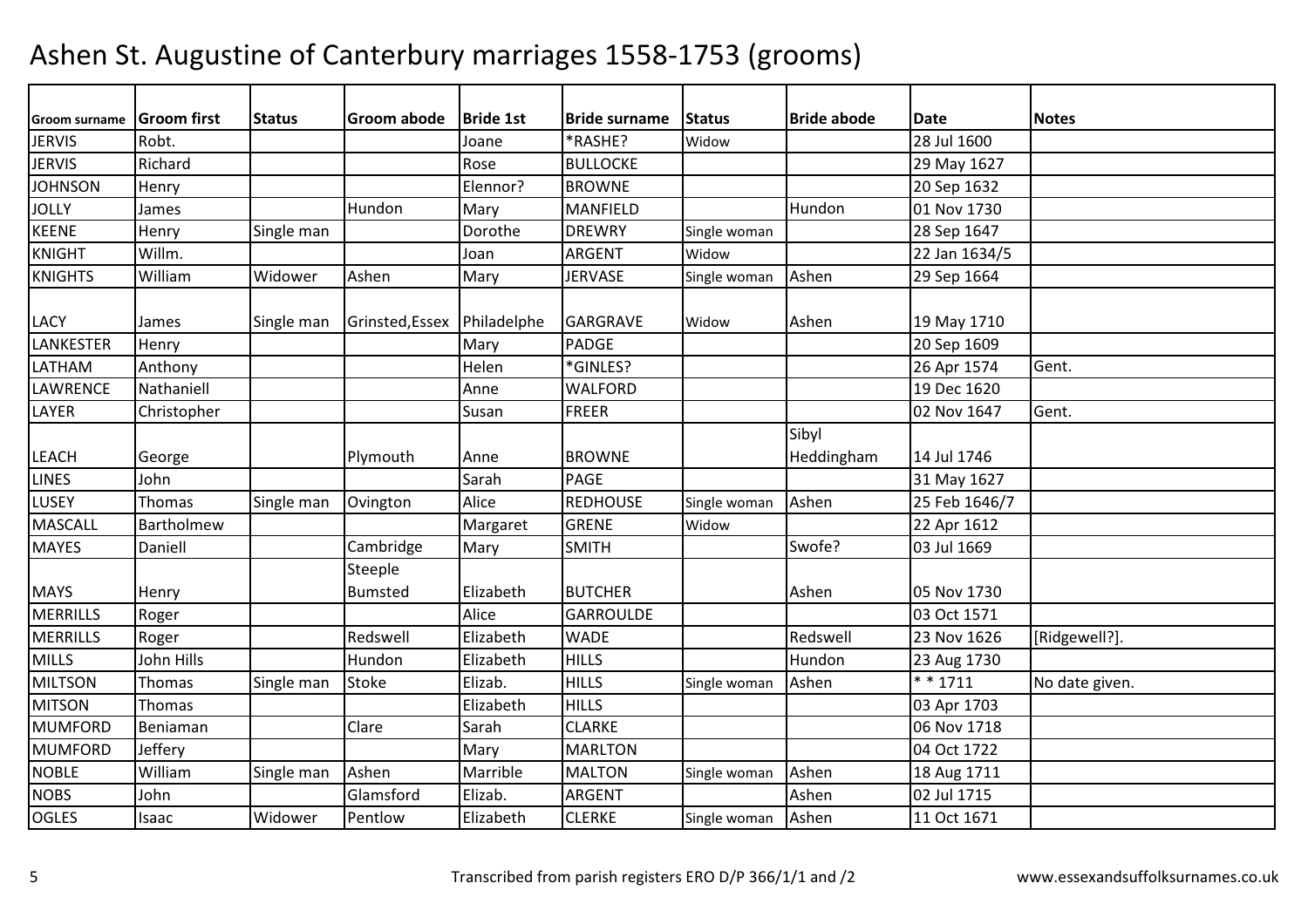| Groom surname    | <b>Groom first</b> | <b>Status</b> | <b>Groom abode</b>    | <b>Bride 1st</b> | <b>Bride surname</b> | <b>Status</b> | <b>Bride abode</b> | <b>Date</b>   | <b>Notes</b>                   |
|------------------|--------------------|---------------|-----------------------|------------------|----------------------|---------------|--------------------|---------------|--------------------------------|
| <b>OGLEY</b>     | Isak               |               |                       | Eliz.            | <b>FIRMIN</b>        |               |                    | 13 Apr 1699   |                                |
| <b>OSBORNE</b>   | Edmund             |               |                       | Anne             | LOVE                 |               |                    | 03 Oct 1588   |                                |
| PAGE             | John               |               |                       | Joane            | <b>GREGORIE</b>      |               |                    | 01 Dec 1603   |                                |
| PAGE             | Roger              |               |                       | Elizabeth        | <b>BULLOCK</b>       |               |                    | 13 Oct 1634   |                                |
| PANNELL          | Henry              |               |                       | Alice            | <b>RAND</b>          |               |                    | 25 Jul 1570   |                                |
| <b>PARCHMENT</b> | Willm.             | Widower       | Kotton                | Frances          | <b>REDHOUSE</b>      | Widow         | Wixhoe             | 27 Sep 1647   |                                |
| <b>PASK</b>      | Willm.             |               |                       | Elizabeth        | ARGENT               |               |                    | 15 May 1692   |                                |
| PASKE?           | William            |               |                       | Elizabeth        | <b>HAYWARD</b>       |               |                    | 25 May 1635   |                                |
| <b>PEACOCK</b>   | Thomas             |               |                       | Rebecca          | <b>BITTON</b>        |               | Hundon             | 08 Dec 1730   |                                |
| PERIMAN          | Robert             |               |                       | Elenor           | <b>BORAM</b>         |               |                    | 22 Jul 1624   |                                |
| <b>PHILLIPS</b>  | Edmund             |               |                       | Margaret         | <b>BLACKERBY</b>     |               |                    | 08 May 1627   |                                |
| <b>PLAIL</b>     | David              |               |                       | Susannah         | <b>OGLES</b>         |               |                    | 30 Jul 1732   | Banns.                         |
| <b>POLLARD</b>   | Edward             |               |                       | Mary             | <b>ROBINSON</b>      |               |                    | 20 May 1728   | Banns.                         |
| <b>PRIOR</b>     | John               | Widower       | Ketton                | Elizabeth        | <b>MANFIELD</b>      |               | Hundon             | 30 Aug 1731   | Banns.                         |
| <b>PRUER</b>     | John               |               |                       | Rebecca          | PAGE                 |               |                    | 27 May 1630   |                                |
| QUI?             | Robert             |               |                       | Sarah            | <b>LION</b>          |               |                    | 24 Jun 1624   |                                |
| <b>RAND</b>      | <b>Barnabas</b>    |               |                       | Mary             | <b>CLARK</b>         |               |                    | 20 Sep 1586   |                                |
|                  |                    |               |                       |                  |                      |               |                    |               |                                |
| <b>RAND</b>      | Richard            |               |                       | Mary             | <b>BROWNE</b>        |               |                    | 26 Sep 1626   | Groom is Richard Rand, junior. |
| <b>RANDE</b>     | Robt.              |               |                       | Margaret         | PILGRIM              |               |                    | 04 Aug 1572   |                                |
|                  |                    |               |                       |                  |                      |               |                    |               |                                |
|                  |                    |               | Swaffum,              |                  |                      |               |                    |               |                                |
| <b>RANT</b>      | Roger              |               | Cambridgeshire Joanna |                  | <b>MEEDE</b>         |               |                    | 13 Aug 1660   | Gent.                          |
| <b>RAYMENT</b>   | Richard            |               |                       | Alice            | <b>SMITH</b>         |               |                    | 15 Oct 1581   |                                |
| RAYNOLD          | Richard            |               |                       | Mary             | <b>LUCKINGE</b>      |               |                    | 12 Jan 1572/3 |                                |
| <b>REDHOUSE</b>  | Thomas             |               |                       | Cisely           | <b>GARRORD</b>       |               |                    | 18 Oct 1597   |                                |
| <b>REDHOUSE</b>  | Ambrose            |               |                       | Joane            | SILLLIE?             |               |                    | 09 Feb 1603/4 |                                |
| REDHOUSE?        | Ambrose            |               |                       | Agnes            | ς                    |               |                    | $* * 1607$    | [Barely legible].              |
| <b>REYNOLDES</b> | George             |               |                       | Margery          | <b>ATKINSON</b>      |               |                    | 25 Sep 1575   |                                |
| <b>ROBINSON</b>  | Samuel             |               |                       | Mary             | <b>REED</b>          | Widow         |                    | 04 Oct 1696   | Bride is Reed als Golding.     |
| <b>ROBINSON</b>  | Samuel             |               |                       | Mary             | <b>GOLDING</b>       | Widow         |                    | 04 Oct 1696   | Bride is Reed als Golding.     |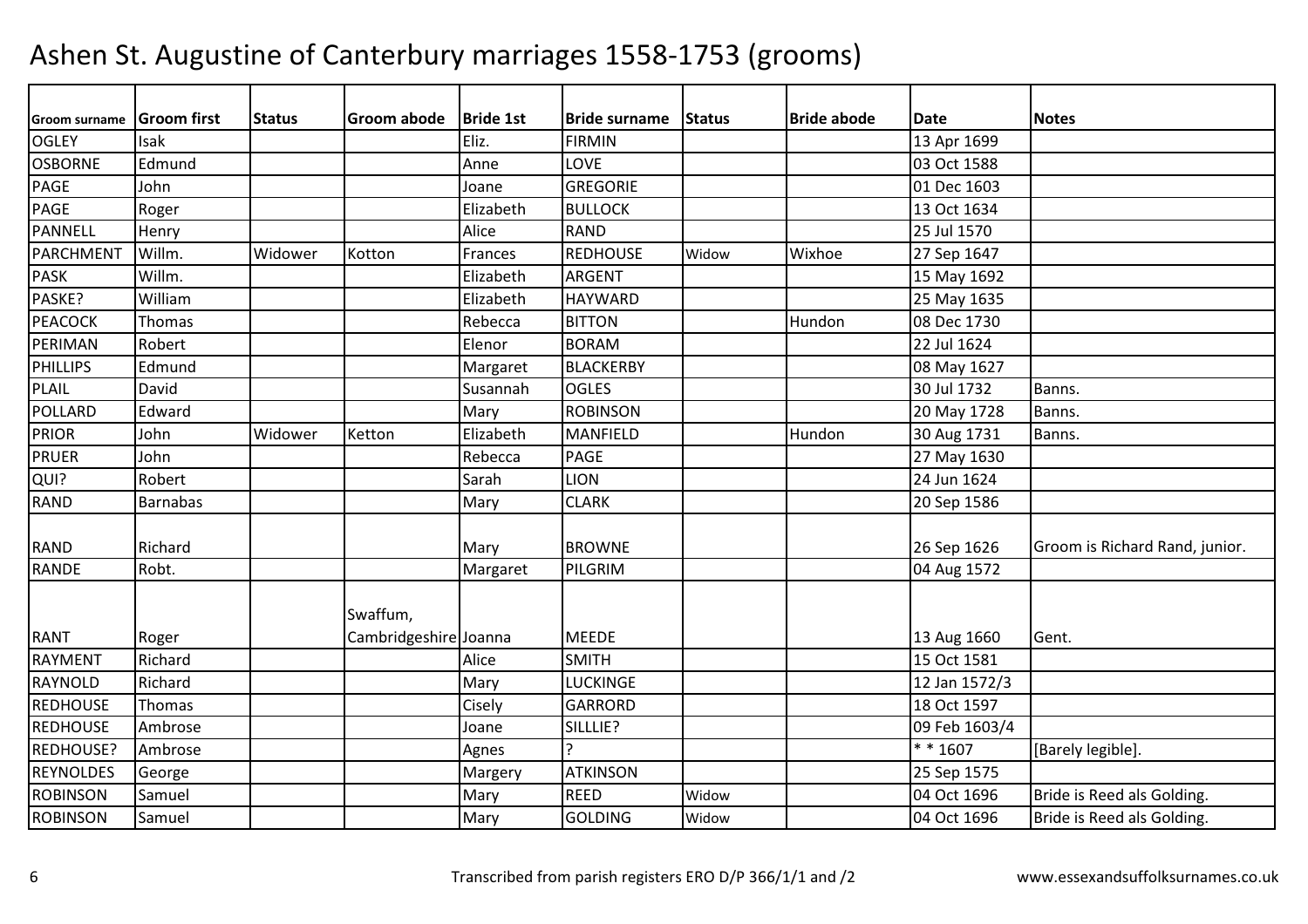| <b>Groom surname</b> | <b>Groom first</b> | <b>Status</b> | <b>Groom abode</b>   | <b>Bride 1st</b> | <b>Bride surname</b> | <b>Status</b> | <b>Bride abode</b> | <b>Date</b>   | <b>Notes</b>                   |
|----------------------|--------------------|---------------|----------------------|------------------|----------------------|---------------|--------------------|---------------|--------------------------------|
| ROUTE?               | Edward             |               |                      | Mary             | <b>RIRKE?</b>        |               |                    | 19 Jul 1632   |                                |
| <b>RUSHEN</b>        | Thomas             | Single man    |                      | Susan            | <b>GOLDING</b>       | Widow         |                    | 07 * 1665     | Month illegible.               |
|                      |                    |               |                      |                  |                      |               | Glemsford          |               |                                |
| <b>SCOTT</b>         | Henry              | Single man    |                      | Mary             | <b>TURNER</b>        | Single woman  | Bosee?             | 27 Sep 1652   |                                |
| <b>SHED</b>          | Willm.             |               | Ridgwell             | Ann              | <b>MARLTON</b>       |               |                    | * Dec 1715    |                                |
| <b>SHERBORNE</b>     | Thomas             | Single man    |                      | Cicilia          | <b>BLOOMFEILD</b>    | Widow         |                    | 02 Feb 1646/7 |                                |
| SIDAYE               | William            |               |                      | Elizabeth        | <b>HERON</b>         |               |                    | 28 Nov 1611   |                                |
| <b>SIDEY</b>         | Sam.               | Single man    | <b>Braintree</b>     | Elizabeth        | COOTE                |               | Waldingfield       | 19 Jun 1672   | Year uncertain.                |
| <b>SMITH</b>         | Michael            |               |                      | Elizabeth        | PAYNE?               |               |                    | 07 Jun 1565   | Groom surname Agnes als Smith. |
| <b>SMITH</b>         | Willm.             |               |                      | Elyn             | <b>CLARK</b>         |               |                    | 23 Nov 1567   | Groom surname Agnes als Smith. |
| <b>SMITH</b>         | John               |               |                      | Alice            | <b>SUTTELL</b>       |               |                    | 01 Sep 1588   |                                |
| <b>SMITH</b>         | Andrew             | Single man    | Coggeshall           | Mary             | <b>ARGENT</b>        | Single woman  |                    | 17 Nov 1668   |                                |
| <b>SMITH</b>         | Thomas             |               | Poslingford          | Rose             | <b>SPARROW</b>       |               | Ashen              | 20 Oct 1741   |                                |
| <b>SPARROW</b>       | Ambrose            |               | Stoke                | Ellen            | POLLARD              |               | Ashen              | 20 Nov 1741   |                                |
| <b>STEVEN</b>        | John               |               |                      | Margaret         | <b>GRIDLY</b>        |               |                    | 12 May 1601   |                                |
| STR[AI]ND            | John               |               | <b>Stoke</b>         | Ann              | LANCASTER            |               | <b>Stoke</b>       | 18 Sep 1647   |                                |
| <b>STUBBIN</b>       | John               |               |                      | Margaret         | <b>GURTON?</b>       |               |                    | 12 * 1632     |                                |
| <b>SUTTELL</b>       | Nicholaus          |               |                      | Elizabeth        | <b>DEEK</b>          |               |                    | 12 Jun 1561   |                                |
| SWAYEAR?             | Willm.             |               |                      | Agnes            | $*D$                 |               |                    | 02 Feb 1601/2 |                                |
| <b>SYMONDS</b>       | Samuel             |               |                      | Hanah            | <b>SMITH</b>         |               |                    | 22 Jul 1658   | Gent.                          |
| <b>TABOR</b>         | Richard            | Single man    | <b>Stoke</b>         | Ester            | <b>EDWARDES</b>      | Single woman  | <b>Stoke</b>       | 13 Dec 1647   |                                |
| <b>TAME</b>          | Thomas             |               | Ashen                | Thomazin         | <b>WESTLY</b>        |               | Duttingham         | 14 Jan 1640/1 |                                |
| <b>TIFFIN</b>        | Richard            |               | <b>Great Yeldham</b> | Mary             | <b>ARGENT</b>        |               | Ashen              | 03 Apr 1733   |                                |
| <b>TODDIE</b>        | Paul               | Widower       | <b>Stoke Nayland</b> | Anne             | <b>WADE</b>          | Widow         | Redswell           | 11 Dec 1626   |                                |
| <b>TURNER</b>        | Stephen            |               |                      | Margaret         | FREN*                |               |                    | 22 Apr 1630   |                                |
| <b>TURNER</b>        | Andrew             |               |                      | Margueritt       | <b>CROWN</b>         |               |                    | 28 Sep 1703   |                                |
| <b>TURNER</b>        | Samuel             |               |                      | Sarai            | <b>PLAILE</b>        |               |                    | 28 Sep 1703   |                                |